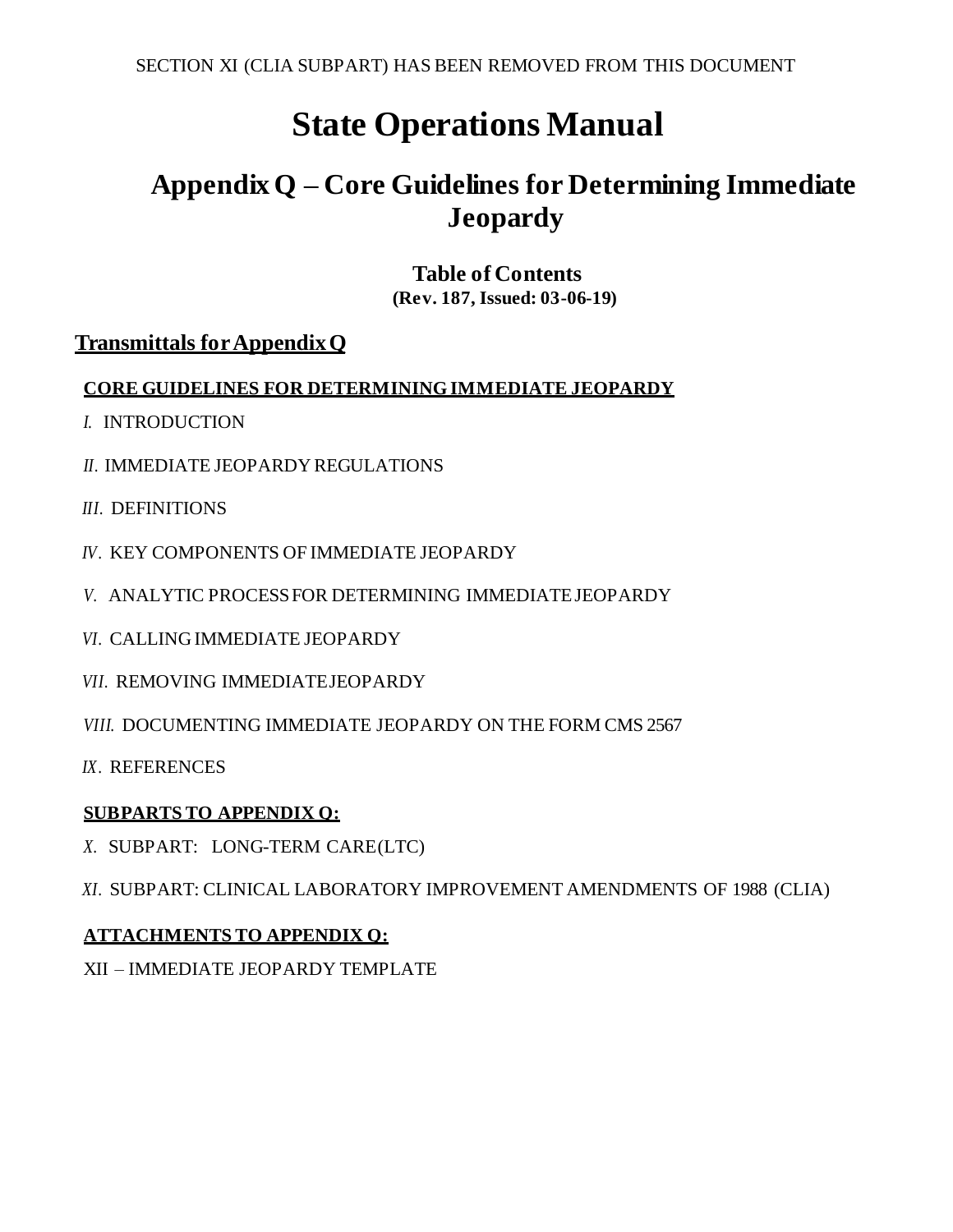## <span id="page-1-0"></span>**I - INTRODUCTION**

### **(Rev. 187, Issued: 03-06-19, Effective: 03-06-19, Implementation: 03-06-19)**

Immediate Jeopardy (IJ) represents a situation in which entity noncompliance has placed the health and safety of recipients in its care at risk for serious injury, serious harm, serious impairment or death. These situations must be accurately identified by surveyors, thoroughly investigated, and resolved by the entity as quickly as possible. In addition, noncompliance cited at IJ is the most serious deficiency type, and carries the most serious sanctions for providers, suppliers, or laboratories (entities). An immediate jeopardy situation is one that is clearly identifiable due to the severity of its harm or likelihood for serious harm and the immediate need for it to be corrected to avoid further or future serious harm.

The intent of this guidance is to standardize the key components of IJ into a "Core" document that canbe applied to all certified Medicare/Medicaid entities. Additional entity-specific guidance based on specific regulatory requirements is available to supplement this Core Appendix Q as necessary. Sections VI and VII of this appendix do not apply to the Clinical Laboratory Improvement Amendments of 1988 (CLIA) program. Please see the CLIA-specific subpart for guidance on removing IJ and documenting IJ on the Form CMS-2567.

## <span id="page-1-1"></span>**II– IMMEDIATE JEOPARDY REGULATIONS**

### **(Rev. 187, Issued: 03-06-19, Effective: 03-06-19, Implementation: 03-06-19)**

The following regulatory definitions of IJ have slight variations, but they contain the same key components that are essential for surveyors to use in determining if IJ is present across federally regulated entities:

• Standards for Payments to Intermediate Care Facility/Individuals with Intellectual Disabilities (ICF/IID) and Nursing Facility (NF) - §442.2

Immediate Jeopardy means a situation in which immediate corrective action is necessarybecause the provider's noncompliance with one or more requirements of participation or conditions of participation has caused, or is likely to cause, serious injury, harm, impairment, or death to an individual receiving care in a facility.

- Provider Agreements and Supplier Approval (except NFs, ICF-IIDs, & Laboratories) §489.3 Immediate Jeopardy means a situation in which the provider's or supplier's noncompliance with one or more requirements, conditions of participation, conditions for coverage, or conditions for certification has caused, or is likely to cause, serious injury, harm, impairment, or death to a resident or patient.
- Survey and certification of Long-Term Care Facilities (Skilled Nursing Facility (SNF), Nursing Facility (NF), and/or dually certified SNF/NF) - §488.301 Immediate Jeopardy means a situation in which the provider's noncompliance with one or more requirements of participation has caused or is likely to cause serious injury, harm, impairment, or death to a resident.
- Laboratory Requirements (CLIA)  $8493.2$ Immediate Jeopardy means a situation in which immediate corrective action is necessarybecause the laboratory's noncompliance with one or more condition level requirements has already caused, is causing, or is likely to cause, at any time, serious injury or harm, or death, to individuals served by the laboratory or to the health or safety of the general public. This term is synonymous with imminent and serious risk to human health and significant hazard to the public health.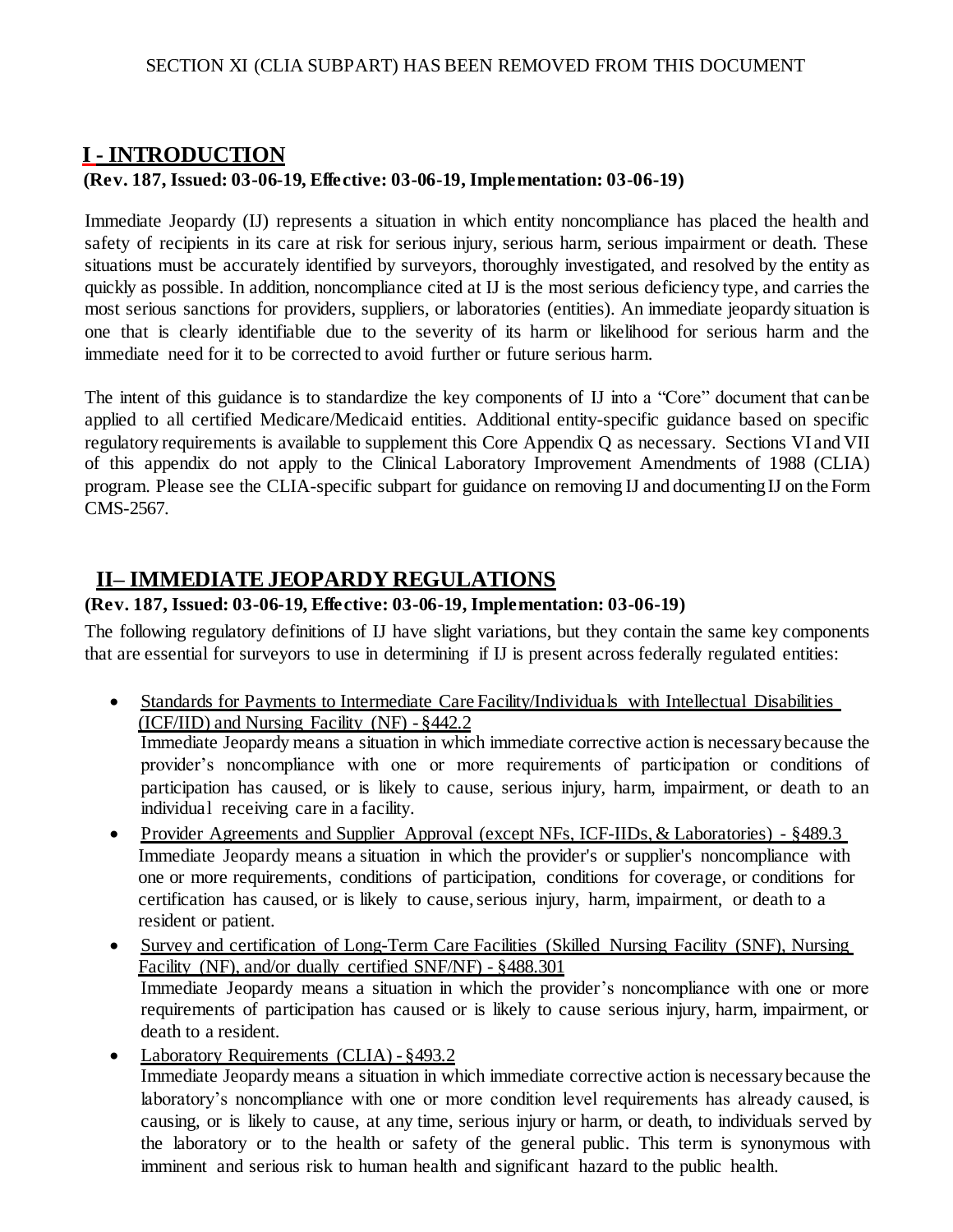**NOTE:** The standard used for Life Safety Code follows the regulatory requirements for each provider/supplier type, where LSC is applicable. Refer to the entity-specific subparts for further information.

## <span id="page-2-0"></span>**III– DEFINITIONS**

### **(Rev. 187, Issued: 03-06-19, Effective: 03-06-19, Implementation: 03-06-19)**

The following definitions apply only as they are used in this document and may not be applicable to all entities. Refer to the entity-specific subparts for further information.

- **Likely/Likelihood** means the nature and/or extent of the identified noncompliance creates a reasonable expectation that an adverse outcome resulting in serious injury, harm, impairment, or death will occur if not corrected.
- **Noncompliance** means failure to meet one or more federal health, safety, and/or quality regulations.
- **Psychosocial** refers to the combined influence of psychological factors and the surrounding social environment on physical, emotional, and/or mental wellness.
- Recipient is a person (patient, resident, or client) who receives care and/or services from a Medicare and/or Medicaid participating provider/supplier, or a patient or individual served by a laboratory subject to CLIA.
- **Recipient at Risk** is a recipient who, as a result of noncompliance, and in consideration of the recipient's physical, mental, psychosocial or health needs, and/or vulnerabilities, is likely to experience a serious adverse outcome.
- **Removal Plan/Immediate Action** includes all actions the entity has taken or will take to immediately address the noncompliance that resulted in or made serious injury, serious harm, serious impairment, or death likely.
- **Serious injury, serious harm,serious impairment or death**are adverse outcomes which result in, or are likely to result in:
	- o death;
	- o a significant decline in physical, mental, or psychosocial functioning, (that is notsolely due to the normal progression of a disease or aging process); or
	- o loss of limb, or disfigurement; or
	- o avoidable pain that is excruciating, and more than transient; or
	- o other serious harm that creates life-threatening complications/conditions.
- **•** Substantial Compliance is:
	- o One or more standard-level deficiencies with an acceptable Plan of Correction (PoC); or
	- o A deficiency cited at severity Level One for SNFs or NFs (i.e. Scope and Severity A, B, or C) with an acceptable PoC for B and C level deficiencies.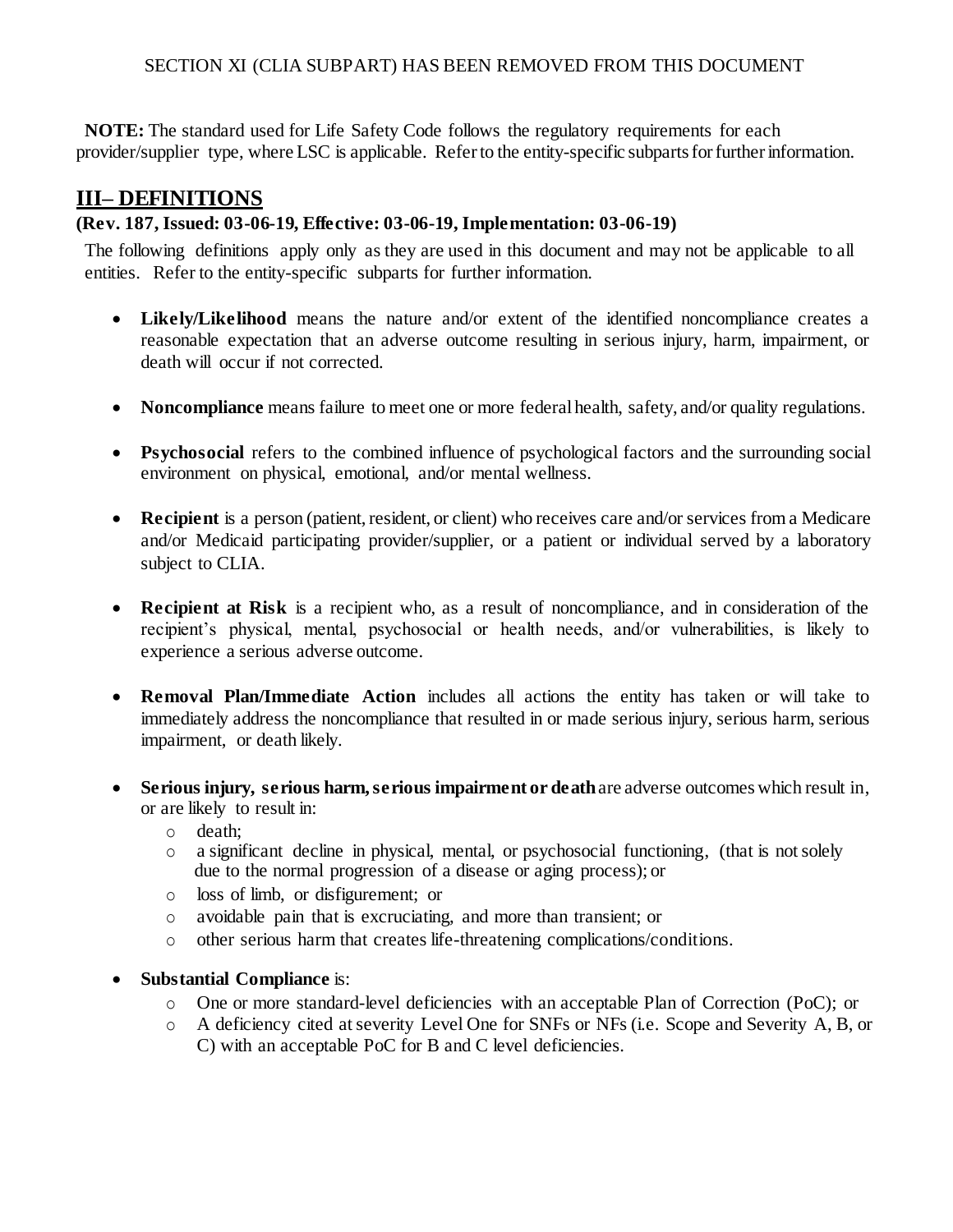**NOTE:** CLIA laboratories are determined to be either in compliance or not in compliance. A laboratory cited at the condition-level would be considered in compliance if a credible Allegation of Compliance (AoC) is received and verified.

## <span id="page-3-0"></span>**IV– KEY COMPONENTS OF IMMEDIATE JEOPARDY**

### **(Rev. 187, Issued: 03-06-19, Effective: 03-06-19, Implementation: 03-06-19)**

The regulatory definitions noted in section II above form the basis for identifying three key components that are essential for surveyors to use in determining the presence of IJ. These components include:

• **Noncompliance:** An entity has failed to meet one or more federal health, safety, and/or quality regulations;

### **AND**

 **Serious Adverse Outcome or Likely Serious Adverse Outcome:** As a **result** of the identified noncompliance, serious injury, serious harm, serious impairment or death has occurred, is occurring, or is likely to occur to one or more identified recipients at risk;

### **AND**

• Need for Immediate Action: The noncompliance creates a need for immediate corrective action by the provider/supplier to prevent serious injury, serious harm, serious impairment or death from occurring or recurring.

## <span id="page-3-1"></span>**V- ANALYTIC PROCESS FOR DETERMINING IMMEDIATEJEOPARDY (Rev. 187, Issued: 03-06-19, Effective: 03-06-19, Implementation: 03-06-19)**

The survey team leader must be immediately notified of any IJ concern as soon as it is identified so that the survey team can gather to discuss the IJ concern and, if necessary, conduct further investigation. The survey team must use its professional judgment and evidence gathered from observations, interviews, and record reviews to carefully consider each key component of IJ. Survey teams must use the IJ Template attached to this Appendix to document evidence of each component of IJ and to convey information to the entity.

In order to determine that IJ exists, the team must verify that all three components of IJ have been established. The components of IJ are described below in the order they appear in the definitions, however, there is no specific order that must be followed - the determination of IJ often begins with the identification of serious harm or the likelihood of serious harm. Regardless of which component of IJ is identified first, the survey team must verify each component.

A. **Determining Noncompliance Exists:** The survey team must use applicable tasks, protocols and guidance from the State Operations Manual (SOM) and relevant Appendix Q subparts to establish that the provider is out of compliance with one or more of the federal health, safety, and/or quality regulations. The team must gather sufficient evidence through observation, interview, and record review to support the citation of noncompliance. This is done not only to verify the entity's noncompliance, but to also understand the extent, nature and scope of the noncompliance and to better understand the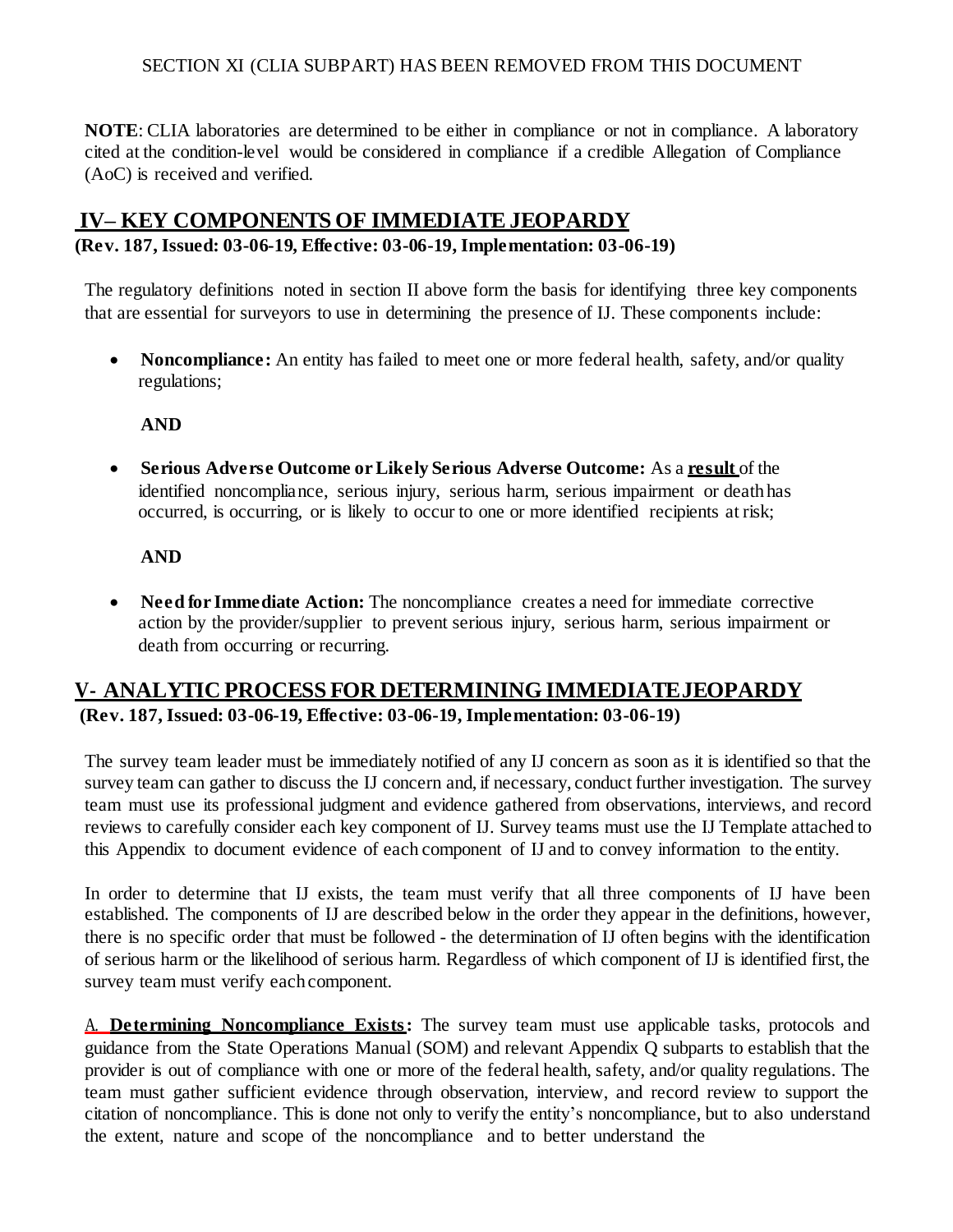impact or likely impact of the noncompliance on recipients at risk. The survey team must be able to explain what the noncompliance is, which regulation has been violated, and why the noncompliance rises to the level of IJ to their supervisor, the RO (if necessary), the entity, and finally, in their deficiency statement.

*Guidance for Reporting to Local Law Enforcement: When the identified noncompliance is determined to*  have been caused by a suspected criminal act and the entity refuses to report, or the surveyor cannot verify *that a report was made to local law enforcement, the surveyor must consult with his/her supervisor immediately. The State Agency mustthen reportthe suspected criminal actto lawenforcementimmediately.*

The survey team must identify all noncompliance that is related to the IJ situation. Noncompliance at the IJ level at one regulation or survey data tag, does not automatically trigger noncompliance at a related regulation or tag. Surveyors must analyze the facts of the noncompliance against the relevant regulations or tags. If the survey team finds that the same incident or facility practice results in multiple violations, the team must be able to articulate how the incident or practice represents a distinct violation of each regulation or tag. Although a comprehensive statement may contain facts illustrating deficiencies at multiple tags, surveyors may not simply copy and paste from one tag to another. Even if multiple deficiencies share common facts, surveyors may need to conduct additional investigation to evaluate additional tags thoroughly.

The survey team should also identify, to the best of their ability, when the IJ began. This means determining at what point the entity's noncompliance made serious injury, serious harm, serious impairment, or death occur or likely to occur. Duration of IJ is dependent on the nature and extent of noncompliance and the recipients at risk. Often, there is an event or incident in which a serious adverse outcome is identified. However, the survey team's investigation should seek to determine how long the IJ has existed, which may be prior to the event or incident.

The duration of IJ does not automatically end if the recipient is no longer impacted by the noncompliance (e.g., recipient is no longer in the facility or has expired). The survey team must determine if the noncompliance continues to create a likelihood for serious injury, serious harm, serious impairment, or death for any other recipients.

Please note, in determining noncompliance an entity may state that they properly trained and supervised individuals and that it was a "rogue" employee that violated a regulation. If this occurs it should be cited as noncompliance despite an entity's compliance efforts to train and monitor the employee. An entity cannot disown the acts of its employees, operators, consultants, contractors, or volunteers or disassociate itself from the consequences of their actions to avoid a finding of noncompliance.

**NOTE**: For information on Past Noncompliance for nursing homes, refer to the SOM, Chapter 7 at 7510.1 and the LTC IJ subpart.

Completing IJ Template - Noncompliance: Answer Yes or No to whether the entity has failed to meet one or more federal health, safety, and/or quality regulations. If Yes, in the blank space for Noncompliance, identify the survey data tag and briefly summarize the issues that led to the determination that the entity is in noncompliance with that requirement. This includes the action(s), error(s), or lack of action, and the extent of the noncompliance (for example, number of cases). Use one IJ template for each tag being considered at the IJ level.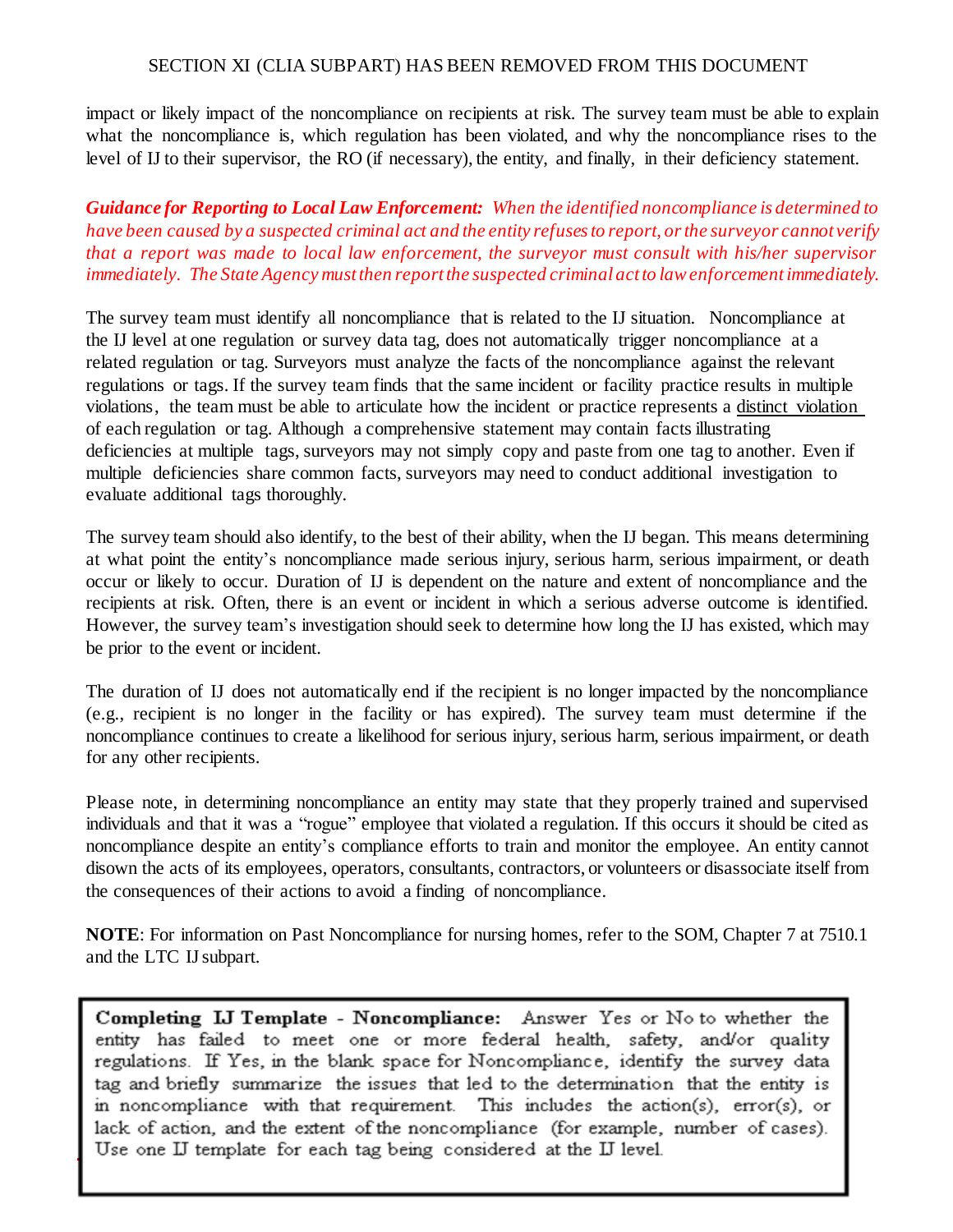B. **Determining if Serious Injury, Serious Harm, Serious Impairment, or Death has Occurred or is Likely to Occur as a Result of Identified Noncompliance**: Once noncompliance has been verified, the team must differentiate between noncompliance which rises to the level of IJ and that which does not (i.e., lower level of noncompliance). This is done by determining what outcome or impact the noncompliance had or is likely to have on the recipient(s). Noncompliance which causes serious injury, serious harm, serious impairment, or death, or makes such an outcome likely is IJ.

This serious adverse outcome may be physical, mental, and/or psychosocial in nature. The surveyor will use evidence gathered during observations, interviews and/or record reviews to support the assertion that the recipient has suffered a serious adverse outcome as a result of the identified noncompliance. Only one recipient needs to have suffered or be likely to suffer a serious adverse outcome for IJ to exist.

Serious adverse outcomes can be further described as outcomes resulting in a significant decline in physical, mental, or psychosocial functioning, which is not solely due to the normal progression of a disease or the aging process. It is important to note that serious adverse outcomes may not always effect physical functioning, but may have an effect on mental or psychosocial functioning (e.g., noncompliance which causes a recipient to suffer psychosocial harm, such as from sexual abuse).

A serious adverse outcome should be considered when the noncompliance has caused death, loss of a limb, or permanent disfigurement.

Additionally, IJ should be considered when noncompliance causes a recipient to experience avoidable pain that is excruciating, and more than transient in nature. Pain is considered avoidable when there is a failure to assess, reassess, and/or take steps to manage the recipient's pain.

Lastly, a serious adverse outcome should also be considered when the identified noncompliance has caused any other serious harm that creates a life threatening complication or condition.

Likelihood: It is important to understand that IJ exists not only when an entity's noncompliance has caused or is causing serious injury, harm, impairment or death, but also when the noncompliance has made serious harm, injury, impairment or death likely. This means the surveyor/survey team must determine whether a specific serious adverse outcome is reasonably expected to occur if immediate action is not taken.

NOTE: Surveyors do not have to prove when the serious harm will occur, or that it will occur within a specific timeframe. It is sufficient to show that serious harm either has occurred or is likely to occur.

To determine if there is a likelihood of a serious adverse outcome, the surveyor/survey team uses their professional judgment and takes into account the nature and scope of the identified noncompliance, the particular vulnerabilities of the recipients at risk, and any other relevant factors to determine whether serious harm will likely occur if no corrective action or inadequate action is taken.

For example, a temporary power outage may have relatively minor consequences to the general population of recipients in a hospital or nursing home. However, if the hospital or nursing home provides care for ventilator-dependent recipients, a temporary power outage would have life- threatening consequences if adequate contingencies have not been implemented.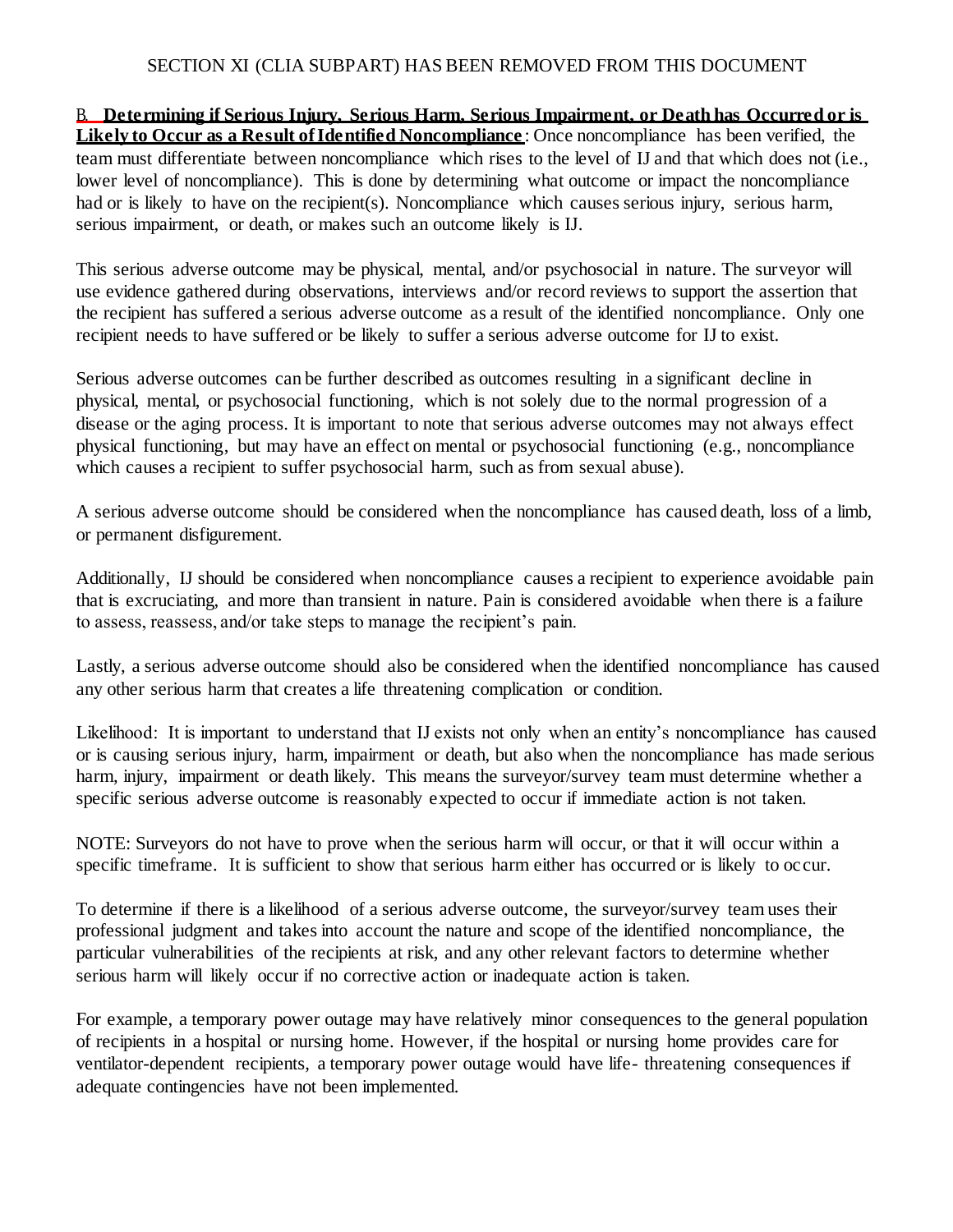Other relevant factors to be considered include the magnitude of the actual or likely serious adverse outcome. In extraordinary circumstances, the provider/supplier creates conditions that are incredibly dangerous to the health and safety of recipients at risk such that immediate action is imperative, despite a relatively low mathematical probability of the adverse outcome occurring. For example, a hospital has no system to prevent infant abduction. Although the mathematical probability may be relatively low, the risk that an infant could be abducted is intolerable, and demands immediate attention.

If immediate action is needed to remove the risk of serious harm, then the survey team can sufficiently determine that a serious adverse outcome is likely to occur.

NOTE: Surveyors do not have to show that the identified noncompliance is the sole factor contributing to the serious adverse outcome, or the sole factor making a serious adverse outcome likely, but that the noncompliance must be a factor in causing or making such an outcome likely.

Psychosocial/Mental Harm and using the Reasonable Person Concept: It is important to understand that noncompliance rising to the level of IJ does not always result in serious physical adverse outcomes, but may also affect the recipient's mental or psychosocial well-being. For example, a recipient who was sexually abused by a staff member may not have significant physical outcomes, but may suffer a greater psychosocial outcome. In this case, the seriousness of the noncompliance would be based on the psychosocial outcome to the recipient. Psychosocial outcomes (e.g., changes in mood and/or behavior) may result from an entity's noncompliance with any requirement. The surveyor's investigation should attempt to determine if a recipient's change in mood and/or behavior is a significant factor of the noncompliance, or part of the recipient's baseline, or disease process.

When unable to discern the recipient's response to an entity's noncompliance, the surveyor should attempt to interview the recipient's family, legal representative, or other individuals involved in the recipient's life to understand how the recipient reacted or would have reacted to the noncompliance. If the surveyor is unable to conduct interviews with the family or representative, the surveyor should apply a reasonable person approach.

There may be some situations in which the psychosocial outcome to the recipient may be difficult to determine or incongruent with what would be expected. In these situations it is appropriate to consider the reasonable person approach which considers how a reasonable person in the recipient's position would be impacted by the noncompliance. In other words, consider if a reasonable person in a similar situation could be expected to experience a serious adverse outcome as a result of the same noncompliance. This approach may be used when identifying where psychosocial harm at an IJ level has occurred or is likely to occur. The following examples demonstrate when the reasonable person concept could be used:

- When a recipient may not be able to express their feelings, there is no discernable response, or when circumstances may not permit the direct assessment of the recipient's psychosocial outcome. Such circumstances may include, but are not limited to, the recipient's death, cognitive impairments, physical impairments, emotional trauma, or insufficient documentation by the entity; or
- When a recipient's reaction to a deficient practice is markedly incongruent (or different) with the level of reaction a reasonable person would have to the deficient practice. These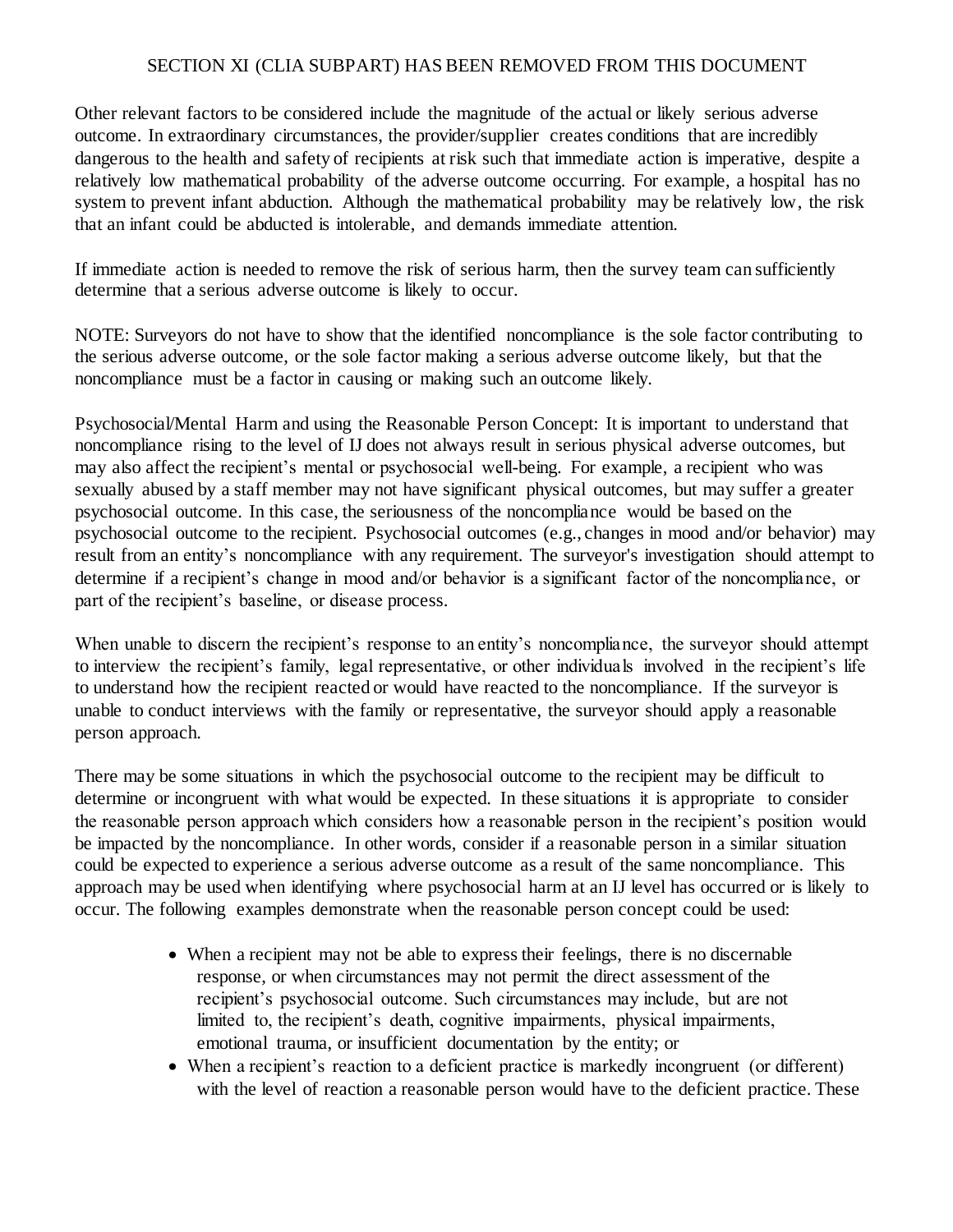situations most commonly occur when recipients suffer from cognitive impairment, brain injuries, or other disorders affecting a recipient's ability to show emotion.

NOTE: The reasonable person approach does not apply to CLIA determinations.

**Completing IJTemplate – Serious injury, serious harm,serious impairment ordeath:**Answer Yes or No whether there is evidence that a serious adverse outcome occurred, or a serious adverse outcome is likely as a result of the identified noncompliance. If Yes, in the blank space for Serious Injury, Serious Harm, Serious Impairment, Death, briefly **summarize** the serious adverse outcome, or likely serious adverse outcome to the recipient. Surveyors must not restate all the findings that will be included in the CMS-2567 form.

C. **Determining Need for Immediate Action**: When noncompliance causes a serious adverse outcome (i.e., serious injury, harm, impairment, or death to a recipient), or creates the likelihood that a serious adverse outcome will occur, the entity must take immediate corrective action to prevent the serious injury, serious harm, serious impairment or death from occurring or recurring. Even when the recipient has been removed from the situation, e.g., transferred to acute care, discharged, or has died, immediate action must be taken to remove the systemic problems which contributed to, caused, or were a factor in causing the serious adverse outcome, or making such an outcome likely. The key point is that when IJ exists, the entity's noncompliance has either caused serious injury, serious harm, serious impairment, or death, or created the likelihood for serious injury, serious harm, serious impairment, or death, and creates the need for immediate action so that the serious adverse outcome will not occur, or recur.

Completing IJ Template - Need for Immediate Action: Does the entity need to take immediate action to correct noncompliance that has caused or is likely to cause serious injury, serious harm, serious impairment or death?

If yes, in the blank space for Need for Immediate Action, briefly explain why.

## <span id="page-7-0"></span>**VI. Calling ImmediateJeopardy**

**(Rev. 187, Issued: 03-06-19, Effective: 03-06-19, Implementation: 03-06-19)**

Survey teams must use the IJ Template attached to this Appendix to determine if IJ exists, and use the template to communicate the finding of IJ to the entity. When the surveyor/survey team determines the entity's noncompliance has caused a serious adverse outcome, or has made a serious adverse outcome likely, and immediate action is needed to prevent serious harm from occurring or recurring, the survey team must consult with their State Agency (SA) for confirmation that IJ exists, and seek direction. In some cases, it may be necessary for the survey team to stop all other investigations due to the need for additional investigation into the IJ situation.

**NOTE:** Some SAs have procedures which include consulting the RO upon identification of IJ. Surveyors must know their IJ notification processes.

When there is agreement from the SA (and/or RO) that IJ exists, the survey team must immediately: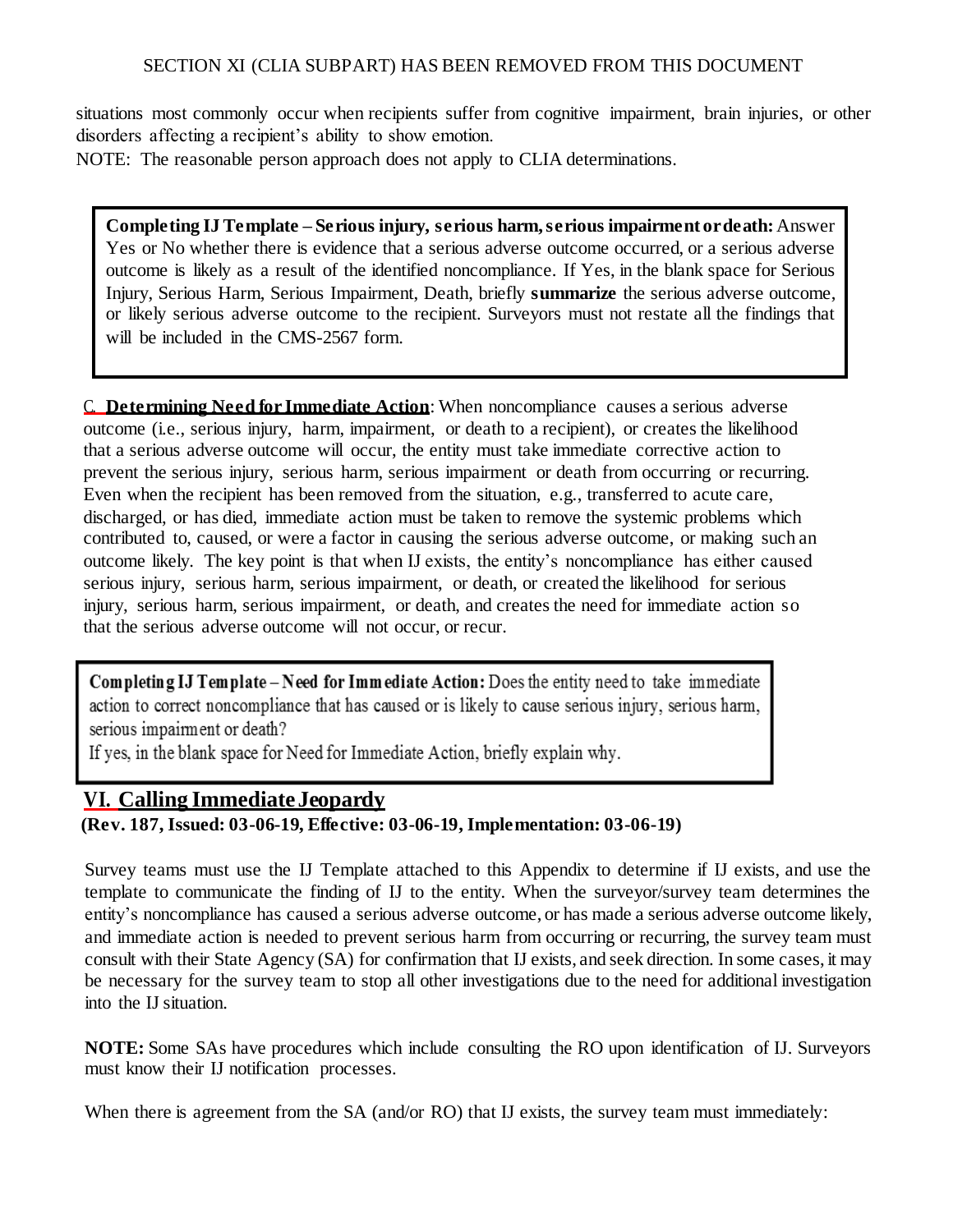- Notify the administrator (or appropriate staff member who has full authority to act on behalf of the entity) that IJ has been identified and provide a copy of the completed IJ template to the entity; and
- Request a written IJ removal plan, which is the immediate action(s) the entity will take to address the noncompliance that resulted in or made serious injury, serious harm, serious impairment, or death likely. CLIA surveyors do not request a removal plan. Inthe alternative, the laboratory will provide evidence of correction at the time their AoC is submitted. See CLIA subpart for more information. **NOTE:** Date and time that the IJ Template was provided to the entity must be noted on the template and on the Form CMS-2567.

In an effort to clearly and concisely communicate a finding of IJ, survey teams must use the IJ Template attached to this appendix to determine if IJ exists, and the SA must provide the completed IJ template to the entity when IJ is called – in most cases this will be before the surveyor/survey team exits.

It is expected that identification of IJ will be made while the survey team is onsite. Notification to the entity administrator should only be done after IJ has been verified by the surveyor/survey team and the SA (and/or RO). In rare cases, IJ may be identified by the SA or RO after the survey team has exited the premises of the entity. In these cases, the survey team must return to the entity to validate the finding using the IJ Template.

## <span id="page-8-0"></span>**VII -Removing Immediate Jeopardy**

### **(Rev. 187, Issued: 03-06-19, Effective: 03-06-19, Implementation: 03-06-19)**

**Removal Plan:** A removal plan documents the immediate action an entity will take to prevent serious harm from occurring or recurring. Following verification of IJ with the SA (and/or the RO), the survey team must notify the entity immediately that IJ has been identified. A removal plan will be required and must be provided to the SA as soon as the entity has identified the steps it will take to ensure that no recipients are suffering **or are likely** to suffer serious injury, serious harm, serious impairment or death as a result of the entity's noncompliance. The removal plan identifies all actions the entity will take to immediately address the noncompliance that has resulted in or made serious injury, serious harm, serious impairment, or death likely by detailing how the entity will keep recipients safe and free from serious harm or death caused by the noncompliance. Unlike a plan of correction, it is not necessary that the removal plan completely correct all noncompliance associated with the IJ, but rather it must ensure serious harm will not occur or recur. The removal plan must include a date by which the entity asserts the likelihood for serious harm to any recipient no longer exists.

## **NOTES:**

- **Hospitals and Critical AccessHospitals (CAHs):** Since IJsituationsspecific to the Emergencyand Medical Treatment and Labor Act (EMTALA) requirements are determined by the CMS RO, the surveyor/team will share its concerns with the hospital or CAH, but must clearly state that the findings are preliminary.
- **CLIA**: IJs specific to laboratories may or may not be determined at the time of the onsite survey, so the surveyor/team should communicate with SA management and/or the CMS RO using current guidance. If IJ is identified at the time of the onsite survey, the surveyor/team willshare its concerns with the laboratory, but must clearly state that the findings are preliminary.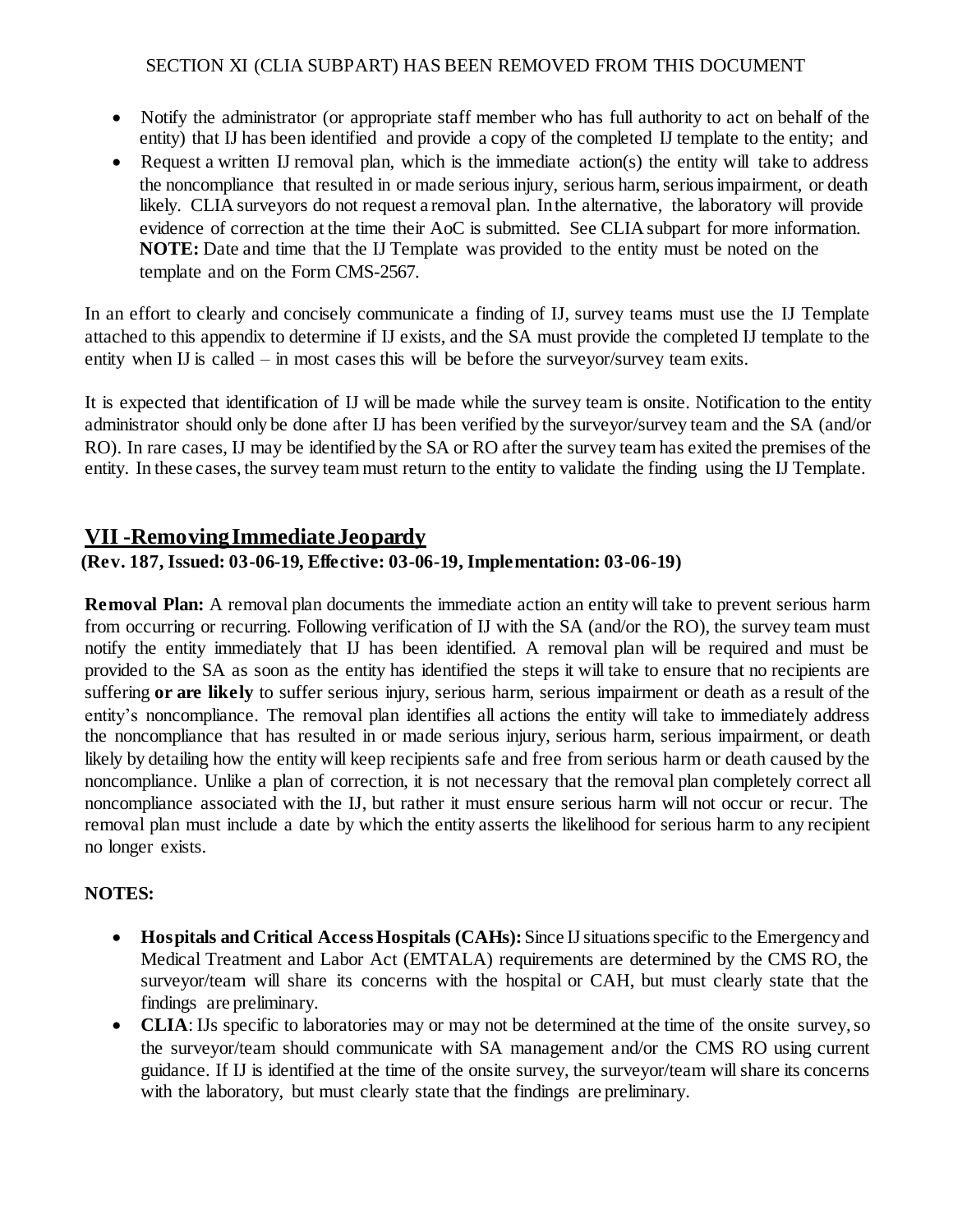There is no requirement that IJ must be removed prior to conducting the exit conference. The SA may use its discretion to delay the team's exit until a removal plan is accepted and the IJ is determined to be removed, if the entity is capable of removing the IJ while the surveyors are onsite. Additionally, there is no Federal requirement that surveyors must remain continuously onsite until the IJ is removed.

**Approval of the Removal Plan:** The entity's removal plan will be evaluated and approved bythe SA or by the survey team in consultation with the SA. A determination must be made as to whether, if implemented appropriately, the removal plan will remove the likelihood that serious harm will occur, or recur. Approving the written removal plan does not mean the IJ is removed. To remove IJ, the entity must **implement** the removal plan, and the survey team must verify through observation, interview, and record review, that all actions the facility took were effective in removing the likelihood that serious injury, serious harm, serious impairment or death would occur orrecur.

NOTE: In cases where the entity alleges the IJ was removed prior to the current survey, the survey team must verify the action taken by the entity to remove IJ, and at what point the IJ was removed.

The entity's removal plan must:

- Identify those recipients who have suffered, or are likely to suffer, a serious adverse outcome as a result of the noncompliance; and
- Specify the action the entity will take to alter the process or system failure to prevent a serious adverse outcome from occurring or recurring, and when the action will be complete.

**IJ Removal:** Surveyors shall confirm that IJ has been removed by onsite verification after the entity's removal plan, (or AoC for CLIA) is approved and has been implemented. Removal of IJ means that immediate action has been taken by the entity to prevent a serious adverse outcome from occurring or recurring. This is not synonymous with the Plan of Correction, which documents steps the entity will take to come into substantial compliance.

IJ is considered to be removed when surveyors verify that the approved removal plan is fully implemented, **and** no recipient is currently experiencing serious injury, serious harm, or serious impairment; and/or serious injury, serious harm, serious impairment, or death is not likely. If the plan is not fully implemented, the IJ will continue until the removal plan is fully implemented and the likelihood of serious injury, serious harm, serious impairment, or death no longer exists. **NOTE**: If the harm cannot be remedied (e.g., death or serious harm has already occurred), the removal plan must address how additional serious harm will be prevented.

If the removal plan cannot be implemented prior to the exit conference of the original survey in which IJ was cited, the IJ continues until an onsite revisit verifies the date that IJ was removed. During onsite revisit surveys, surveyors should verify that all elements of the removal plan have been implemented and that the actions taken were completed in a manner that eliminates the likelihood of serious injury, serious harm, serious impairment, or death. Surveyors **must** be onsite to verify removal of IJ. Offsite desk/telephone review for removal of IJ is not permitted. Surveyors should not automatically use the revisit date or the date the entity indicated in its removal plan as the date IJ was removed. IJ is removed on the date that is determined that all elements of the removal plan have been implemented and that actions taken were completed in a manner that eliminates the likelihood of serious injury, serious harm, serious impairment, or death.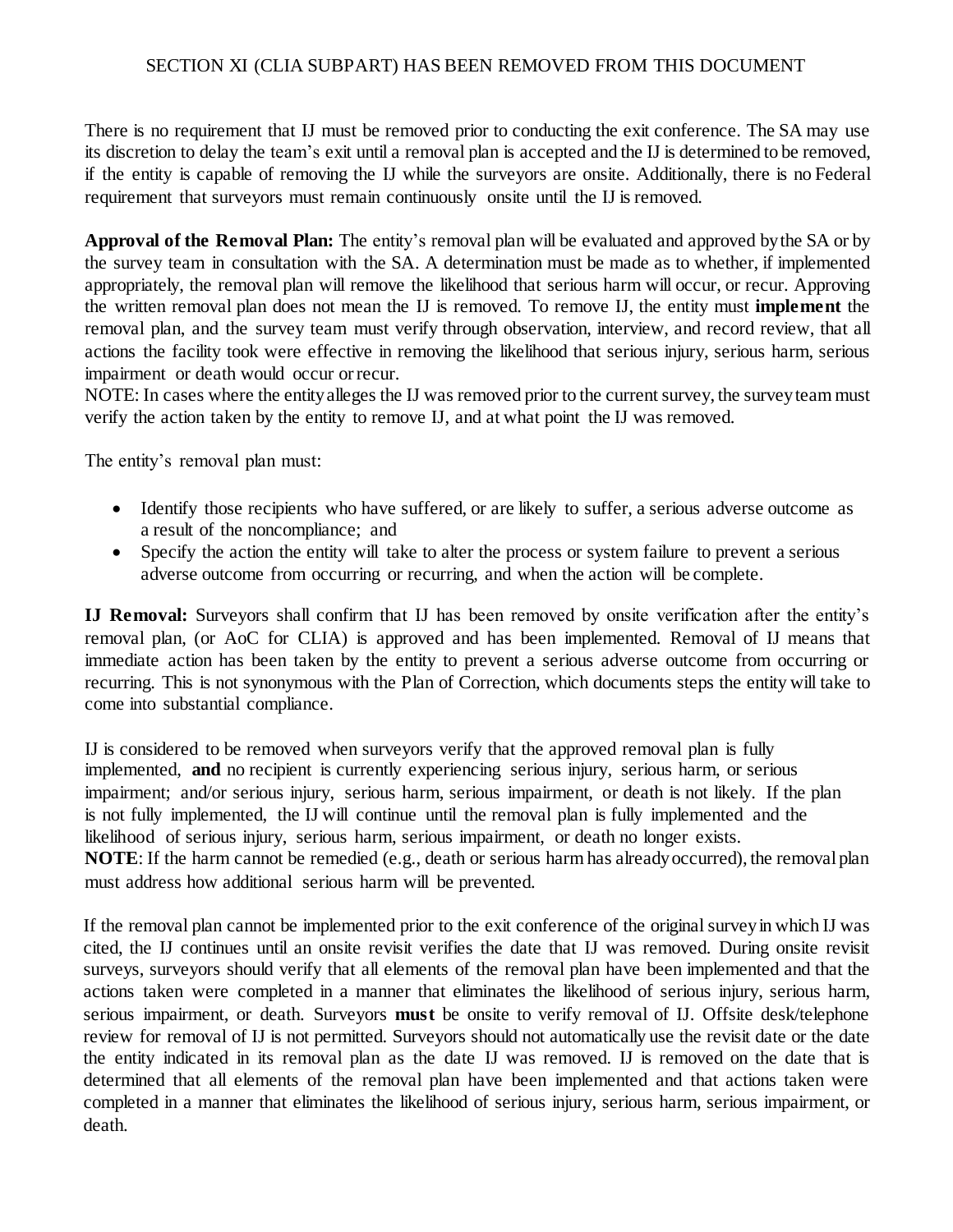In addition to verifying that IJ was removed, when conducting the onsite revisit, surveyors should determine the date that the entity's removal plan was fully implemented resulting in no further likelihood of serious injury, serious harm, serious impairment, or death.

Removing the IJ does not ensure that substantial compliance has been achieved. Once IJ has been removed, the SA will issue a completed Form CMS-2567 and request a plan of correction that achieves substantial compliance.

## <span id="page-10-0"></span>**VIII- Documenting ImmediateJeopardy onthe FormCMS-2567**

**(Rev. 187, Issued: 03-06-19, Effective: 03-06-19, Implementation: 03-06-19)**

When IJ has been identified and removed during the current survey or the revisit, the SA must ensure the core components of IJ and the actions taken by the entity to remove the IJ are documented on the Form CMS-2567. The documentation must identify and describe the following information:

- The date the IJ began (the date entity's noncompliance caused a serious adverse outcome, **or** made a serious adverse outcome likely), if known;
- The date the entity was notified;
- The specific requirement that has been violated, including a description of the noncompliance and the serious adverse outcome that occurred, or was likely to occur;
- Identification of recipients that were affected or were identified at risk of serious injury, harm, impairment, or death within the deficient practice statement;
- Date when the IJ was removed, as confirmed by an onsite verification by surveyor(s); and
- $\bullet$  A statement of the seriousness of the remaining noncompliance, if any (i.e. Condition/ Standard/Element-level, or scope/severity).

Findings on the IJ Template which are presented by the survey team in the exit conference are always preliminary, whether the IJ is removed or not (SOM Chapter 2, Section 2724). After the surveyends, the SA (and/or RO) will review and discuss the findings of the Form CMS-2567 with the survey team.

During the review and/or enforcement process, the surveying entity (either the SA or RO) may determine that IJ exists based on survey results that have already been collected, but the IJ was not conveyed to the entity. The SA or RO must immediately notify the entity that IJ has been determined. This is done by providing the IJ Template, which clearly and concisely communicates the noncompliance, the actual or likely serious adverse outcome to the recipient, and why the entity must take immediate corrective action to prevent the occurrence or recurrence of a serious adverse outcome or death. As necessary,the SA orROmay conduct additional onsite investigations.

The notice and/or Form CMS-2567 describing the IJ must be delivered within the timeframes specified in SOM, Chapter 3, section 3010. The SA will inform the RO of the presence of IJ for all Medicare and duallyparticipating entities. For Medicaid-only entities, the SA notifies the State Medicaid Agency and informs the RO per the protocol established between the SA and the RO.

If the RO determines that IJ exists and was not identified by the SA, the RO willimmediatelycontact the SA for further discussion and the appropriate next steps to take. If the SA agrees with the RO that IJ exists, the SA will immediately notify the entity of the IJ by providing the IJ Template. In addition, the SA may determine that more information is necessary, and send a surveyor(s) to resume further investigation. In situations when the SA does not concur with the RO's determination of IJ, the RO w ill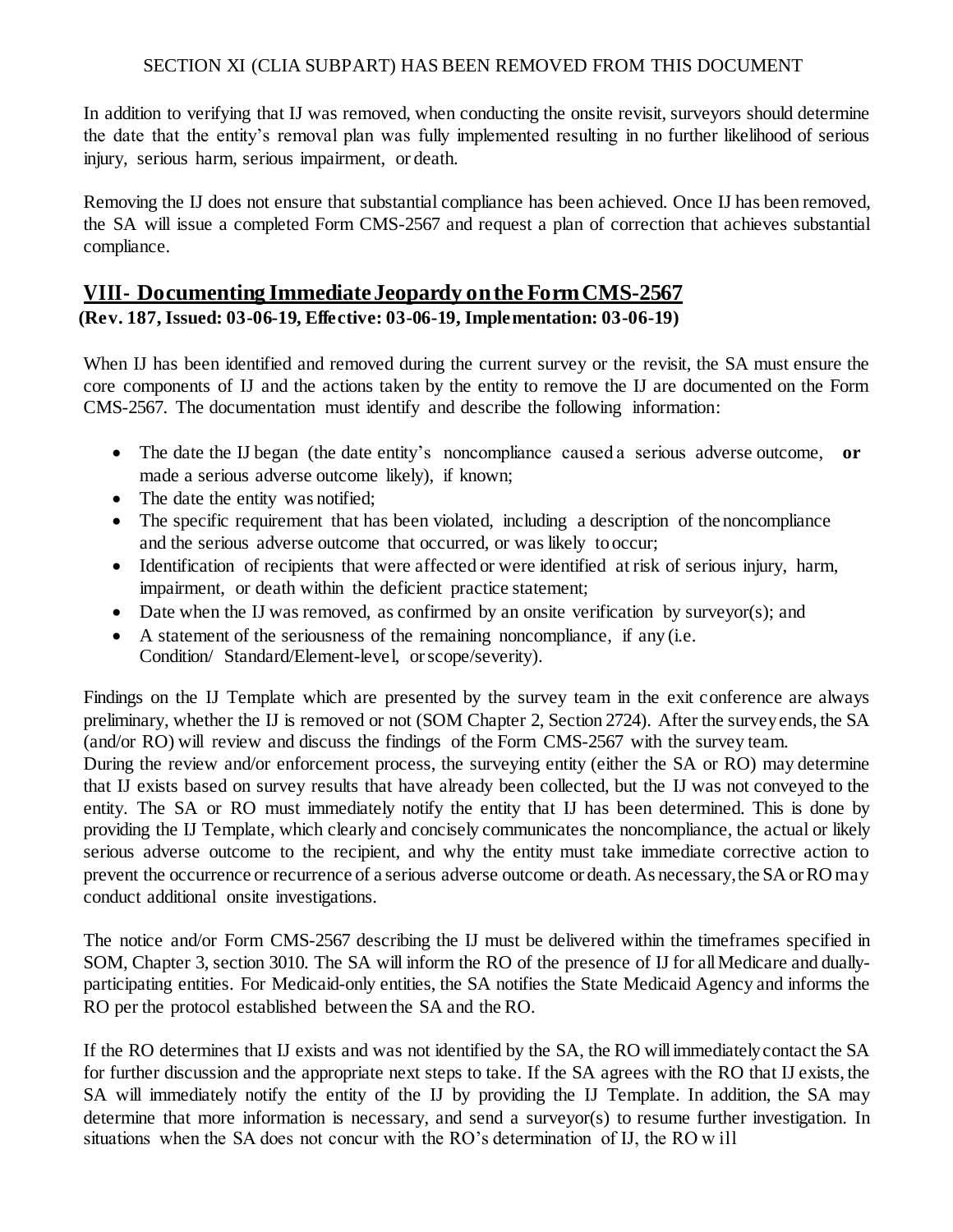notify the entity of the IJ noncompliance. If the RO determines that further investigation is needed, the RO will make the necessary arrangements to send a surveyor team for additional investigation before IJ notice is sent. When this occurs, the RO and SA will collaborate to determine who will conduct the onsite revisit to determine if IJ is removed and/or corrected.

Even when IJ is removed prior to the exit conference, an onsite revisit will be required to determine substantial compliance. (See entity specific guidance for revisit requirements.)

## <span id="page-11-0"></span>**IX- References**

### **(Rev. 187, Issued: 03-06-19, Effective: 03-06-19, Implementation: 03-06-19)**

**Note:** Please refer to the Appendix Q subparts for appropriate, provider-specific instruction.

**Attachments:** provider-specific subparts

- LTC Subpart
- CLIA Subpart

### **State Operations Manual:**

- SOM 2700 Survey Process
- SOM §3005E
- SOM §§3010-3012
- SOM Chapter 6
- SOM §§7307-7309
- SOM Chapter 10
- SOM Survey Appendices
- SOM Exhibit 7A, "The Principles of Documentation for the Form CMS 2567"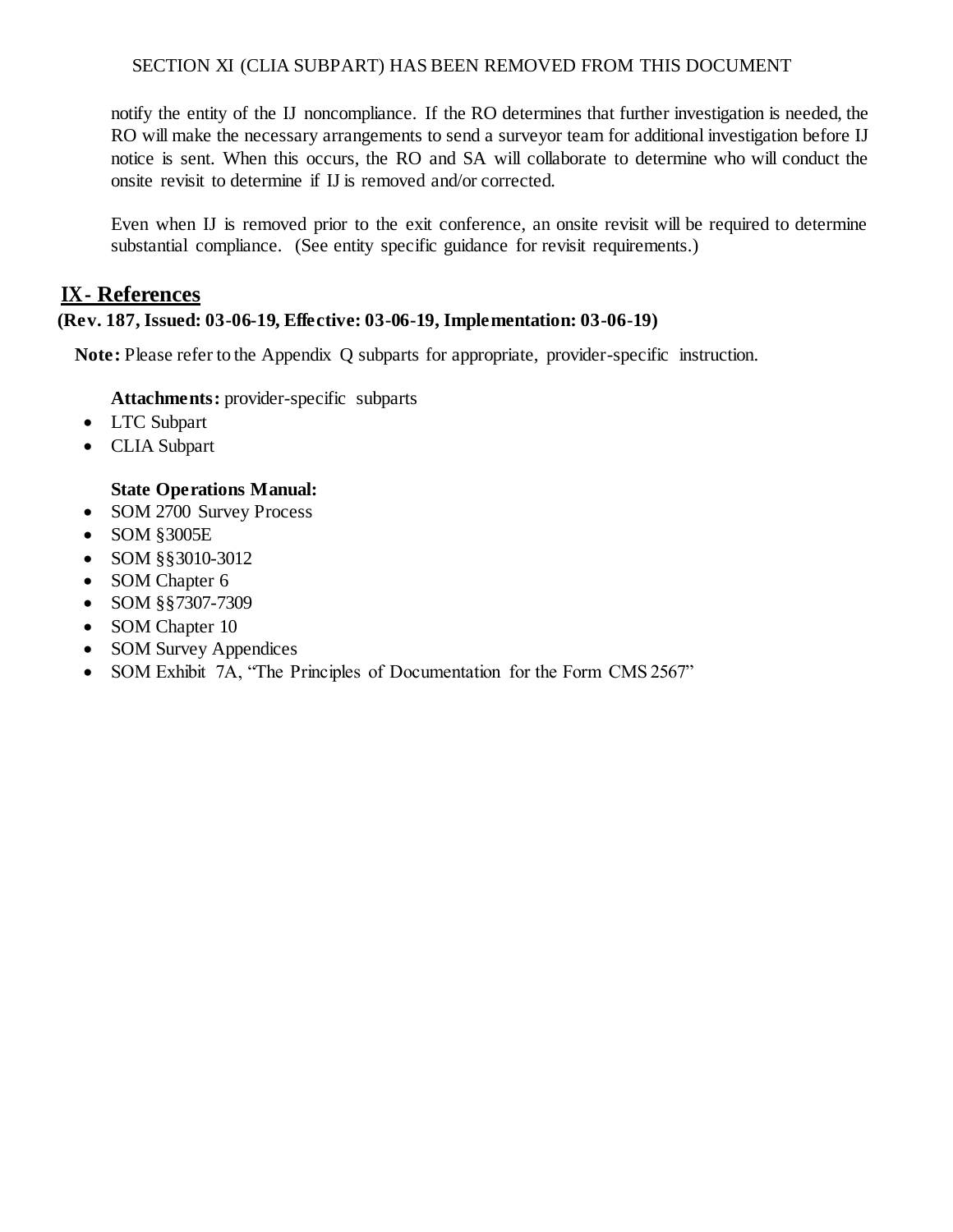## <span id="page-12-0"></span>**X – SUBPART: LONG-TERM CARE (LTC) (Rev. 187, Issued: 03-06-19, Effective: 03-06-19, Implementation: 03-06-19)**

Long-Term Care Subpart to Appendix Q – Core Guidelines for Determining Immediate Jeopardy This document contains guidance specific to identification of Immediate Jeopardy (IJ) in Skilled Nursing Facilities (SNFs) and Nursing Facilities (NFs) (including dually-certified SNF/NFs), and is to be used in conjunction with the Appendix  $Q$  – Core Guidelines for Determining Immediate Jeopardy, which may be referred to as the Core Appendix Q.

The definition or IJ used in the survey process for SNFs and NFs is at 42 CFR 488.301 which states:

"Immediate Jeopardy means a situation in which the provider's noncompliance with one or more requirements of participation has caused or is likely to cause serious injury, harm, impairment, or death to a resident."

As noted in the Core Appendix Q, to determine that IJ exists, surveyors must identify the key components: Noncompliance; Serious Injury, Harm, Impairment, or Death, or likelihood thereof; and Need for Immediate Action.

Surveyors of LTC facilities must ensure that the evidence they gather supports citing the deficient practice at the severity level of Immediate Jeopardy versus a lesser severity level, and must attempt to identify, to the best of their ability, the duration of noncompliance.

Because it represents a critical situation, when IJ is suspected, the survey team, or surveyor in cases of complaint surveys, may have to temporarily stop all other survey tasks and investigations to conduct additional investigations to confirm or rule out the IJ.

### **A – KEY COMPONENTS OF IMMEDIATE JEOPARDY FOR LTC SURVEYORS** Noncompliance

**Resources for Determining Noncompliance:** There are a number of resources available to LTC surveyors to assist in establishing noncompliance. Some F-tags (survey data tags found in the Interpretive Guidelines for Long Term Care Facilities in Appendix PP) provide Key Elements of Noncompliance, which describe the elements necessary to prove noncompliance for that particular tag. In addition, surveyors should refer to the guidance in Appendix PP, the relevant Critical Element and Facility Task Pathways, and current standards of practice to assist in determining noncompliance.

If IJ is not identified but noncompliance continues, surveyors should proceed with their investigation to determine the appropriate severity level with the identified noncompliance, and incorporate it into the survey as they would other identified deficiencies.

**Duration of noncompliance:** While gathering evidence of noncompliance, LTC surveyors should attempt to identify at what point the entity's noncompliance made serious harm occur or likely to occur and if it has been removed or corrected. If removed, LTC surveyors should determine at what point it was removed, and whether the noncompliance continues at a lower scope and severity. This information may be used when determining the duration of enforcement remedies (See State Operations Manual [SOM], Chapter 7, Section 7510). It is not necessary for noncompliance to be present and ongoing at the time of the LTC survey in order for the LTC surveyor to cite IJ. If corrected, the surveyor should attempt to identify when the noncompliance was corrected and would be considered "past noncompliance" as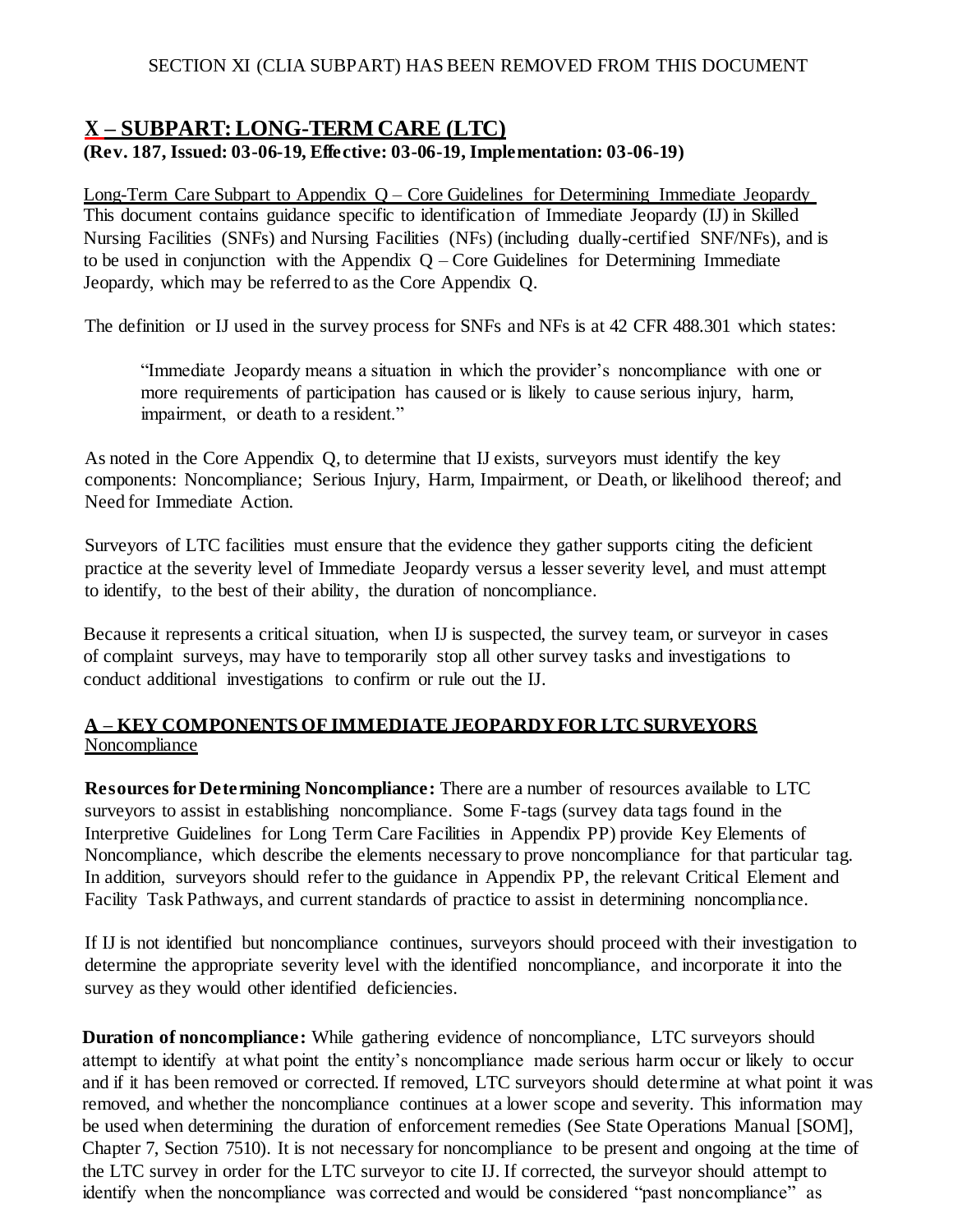### discussed below.

### **Corrective Action Taken Before the Current Survey and Past Noncompliance:**

**Past Noncompliance** means a deficiency citation at a specific survey data tag (F-tag or K-tag), that meets all of the following three criteria:

- *1.* The facility was not in compliance with the specific regulatory requirement(s) (as referenced by the specific -tag) at the time the situation occurred;
- *2.* The noncompliance occurred after the exit date of the last standard (recertification) survey and before the survey (standard, complaint, or revisit) currently being conducted, and
- *3.* There is sufficient evidence that the facility corrected the noncompliance and is in substantial compliance at the time of the current survey for the specific regulatory requirement(s), as referenced by the specific tag.

Past noncompliance (PNC) at the IJ level refers to situations where the facility has taken sufficient corrective actions prior to the survey to both remove the immediate jeopardy and fully correct the noncompliance before the start of the survey.

PNC must be considered when the facility has taken all necessary action to achieve substantial compliance at the time of the current survey.

However, surveyors must investigate and verify through independent observations, interviews and record review, that the actions taken by the facility removed and corrected the IJ situation such that substantial compliance exists. In cases of PNC, no plan of correction or revisit is required because the facility is in substantial compliance at the time of the current survey; however the Regional Office (RO) will have discretion to impose enforcement remedies in accordance with the CMP tool and (relevant sections of) Chapter 7 of the SOM.

**Noncompliance which frequently triggers IJ concerns**: Refer to the triggers identified in section B below for examples of noncompliance which frequently result in, or make likely, serious injury, serious harm, serious impairment, or death.

### **Serious Injury, Harm, Impairment, or Death**

**Nursing Home Residents' Vulnerabilities:** Nursing homes care for some of the most vulnerable people in our society, often having high acuity and multiple co-morbidities. Because a particular vulnerability may make a resident more susceptible to serious harm, surveyors must consider the particular vulnerabilities of the individual resident at risk when determining whether noncompliance has resulted in, or has created the likelihood of serious injury, serious harm, serious impairment, or death. However, the vulnerability of nursing home residents should not result in an automatic IJ; each situation must be evaluated on its own terms to determine if the components of IJ are present.

**NOTE:** Death always reaches the threshold for the component of serious harm.

### **Need for Immediate Action**

When noncompliance causes a serious adverse outcome *(i.e., seriousinjury, harm, impairment, or death to a* resident), or creates the likelihood that a serious adverse outcome will occur, the facility must take immediate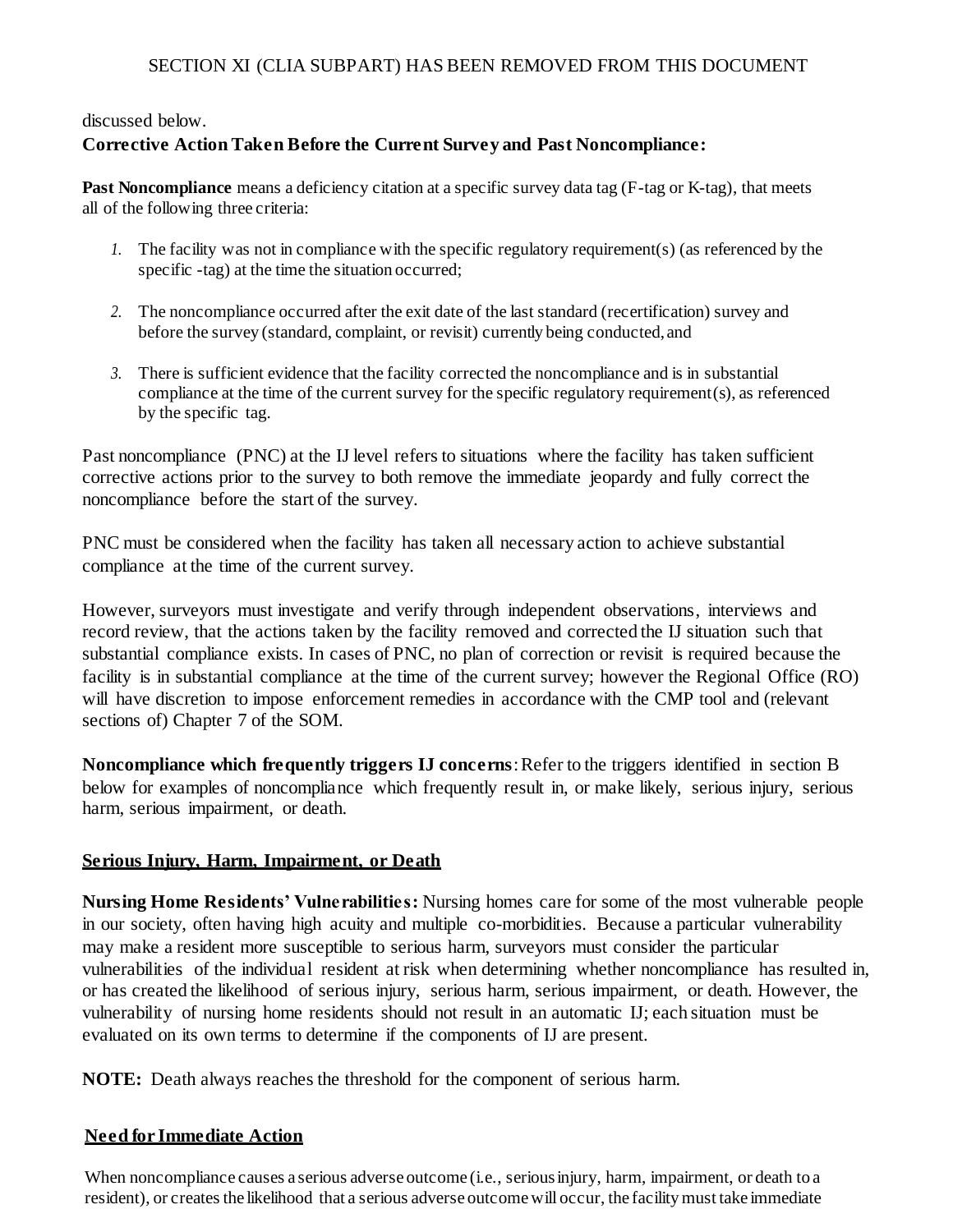corrective action to prevent the serious injury, serious harm, serious impairment or death from occurring or recurring. Even when the recipient has been removed from the situation, e.g., transferred to acute care, discharged, or has died, immediate action must be taken to remove the systemic problems which contributed to, caused, or were a factor in causing the serious adverse outcome, or making such an outcome likely.

It is important to understand that the need for immediate action does not exist only when a surveyor identifies it. The duration of IJ is determined when an entity takes the immediate action necessary to remove the IJ. As Graph #1 below shows, the facility can take the immediate action before, during, or after the survey. Therefore, facility action determines the duration of the IJ.



#### **B – SITUATIONS WHICH TRIGGER THE NEED FOR FURTHER INVESTIGATION IN SNF/NFs.**

This section lists possible resident outcomes and/or staff/facility actions which trigger the need for further investigation by the surveyor in SNFs/NFs. This list is not all-inclusive, but rather reflects examples that occur with some frequency. The triggers describe either outcomes to the resident, or actions taken by the facility or its staff, that should cause the surveyor to consider if further investigation is needed to determine the presence of IJ. The listed triggers do not automatically constitute IJ, however. Similarly, the triggers below are not the only outcomes or actions that can result in IJ. The team must investigate and use professional judgment to determine if the noncompliance has caused or is likely to cause serious harm, injury, impairment or death to a resident. The team must rely on professional judgment and utilize the resources of the State survey agency, and the RO to determine the presence of IJ.

**NOTE: Serious Harm** does NOT have to occur before considering IJ. Consider both likely and actual serious harm when reviewing the triggers in the table.

The table below provides a listing of examples of resident outcomes or facility staff action that would trigger further investigation into IJ. Please note, for purposes of identifying an IJ trigger, surveyors do not have to identify that both a resident outcome and a staff/facility action has occurred.

**NOTE: This listing is neither an exhaustive list of possible IJs, nor does it contain all circumstances which require further investigation by surveyors.**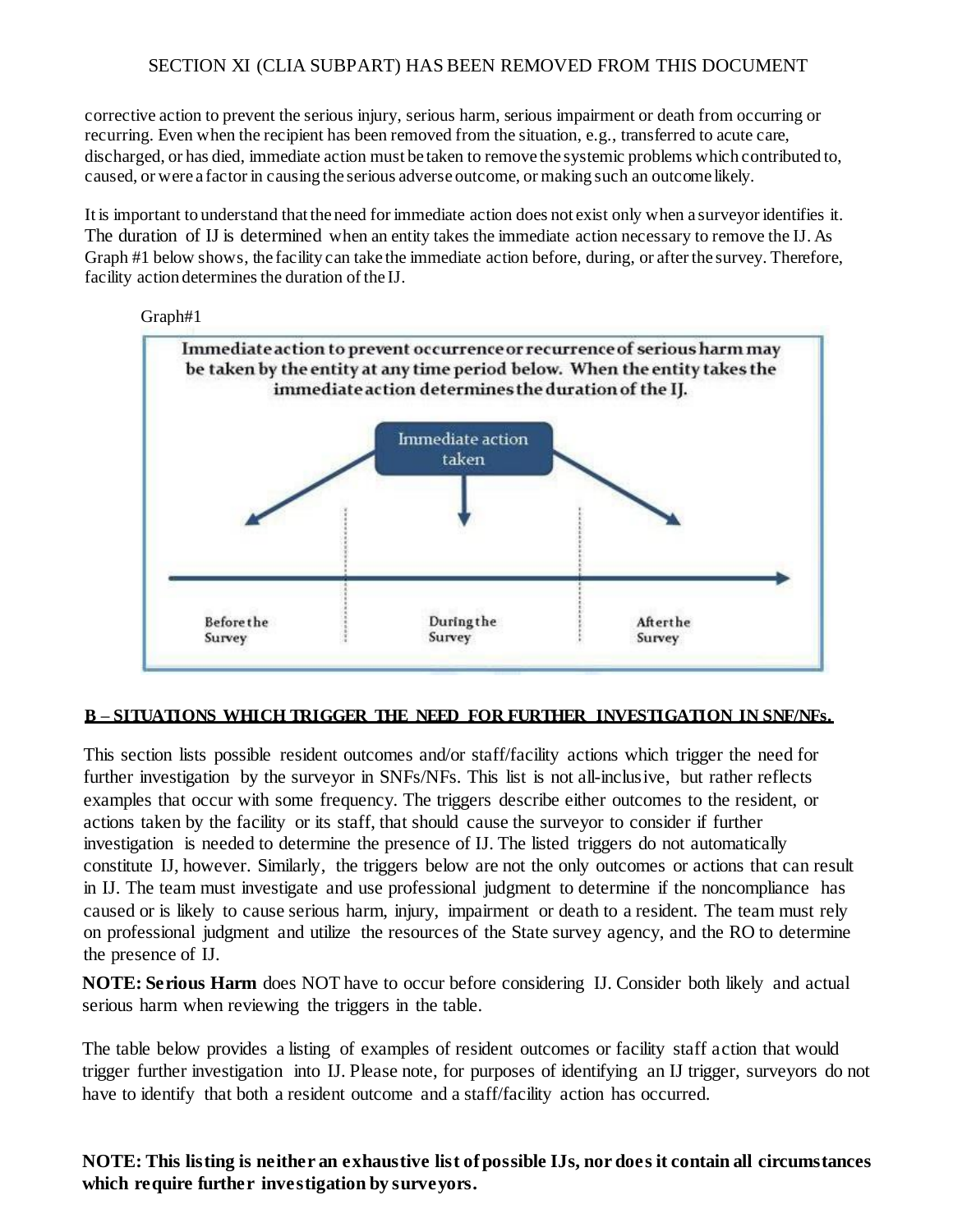| <b>Abuse</b>                                                                                         |  |  |  |
|------------------------------------------------------------------------------------------------------|--|--|--|
| <b>Resident Outcome/Experience</b>                                                                   |  |  |  |
| Non-consensual sexual contact e.g., unwanted intimate touching, sexual assault or battery            |  |  |  |
| Unexplained head and/or bodily trauma, facial injuries, or fractures                                 |  |  |  |
| Bruises around the breast or genital area; or unexplained bruising                                   |  |  |  |
| Fear of a person or place, of being left alone, of being in the dark, disturbed sleep, or nightmares |  |  |  |
| Extreme changes in behavior, including aggressive or disruptive behavior                             |  |  |  |
| Withdrawal, isolating self, feelings of guilt and shame, depression, crying, talk of suicide or      |  |  |  |
| attempts, running away                                                                               |  |  |  |
| <b>Staff/Facility</b>                                                                                |  |  |  |
| Staff threatening, intimidating, humiliating, or demeaning a resident(s)                             |  |  |  |
| Staff to resident physical abuse                                                                     |  |  |  |
| Taking, sharing or posting of sexually explicit photographs of residents                             |  |  |  |
| Rape, sodomy, or sexual assault of a resident                                                        |  |  |  |
| Failure to investigate allegations of abuse or neglect; or to implement policies to prevent abuse    |  |  |  |
| Confinement in room or other area by blockade, device, or threat                                     |  |  |  |
| <b>Quality of Care/Quality of Life</b>                                                               |  |  |  |
| <b>Resident Outcome/Experience</b>                                                                   |  |  |  |
| Unexpected Death due to facility noncompliance                                                       |  |  |  |
| Withdrawal, isolating self, feelings of guilt and shame, depression, crying, talk of suicide or      |  |  |  |
| attempts, running away                                                                               |  |  |  |
| Brain Damage that is avoidable and not solely due to normal progression of a disease or aging        |  |  |  |
| process                                                                                              |  |  |  |
| Significant decline in physical, mental, or psychosocial functioning, that is avoidable and not      |  |  |  |
| solely due to the normal progression of a disease or aging process.                                  |  |  |  |
| Examples may include, but are not limited to:                                                        |  |  |  |
| Observations of residents:                                                                           |  |  |  |
| Crying out for help or in pain;<br>$\circ$                                                           |  |  |  |
| Appearing gaunt, or emaciated without a clinical rationale;<br>$\circ$                               |  |  |  |
| Appearing somnolent or lethargic without a clinical rationale.                                       |  |  |  |
| Serious injury resulting from inadequate supervision, or failure to implement care plan, or follow   |  |  |  |
| physician orders                                                                                     |  |  |  |
| Loss of limb                                                                                         |  |  |  |
| Disfigurement                                                                                        |  |  |  |
| Avoidable Excruciating Pain                                                                          |  |  |  |
| Sudden and/or unexpected onset of an acute significant decline given the resident's current          |  |  |  |

clinical status

Sudden onset of unexpected somnolence or lethargy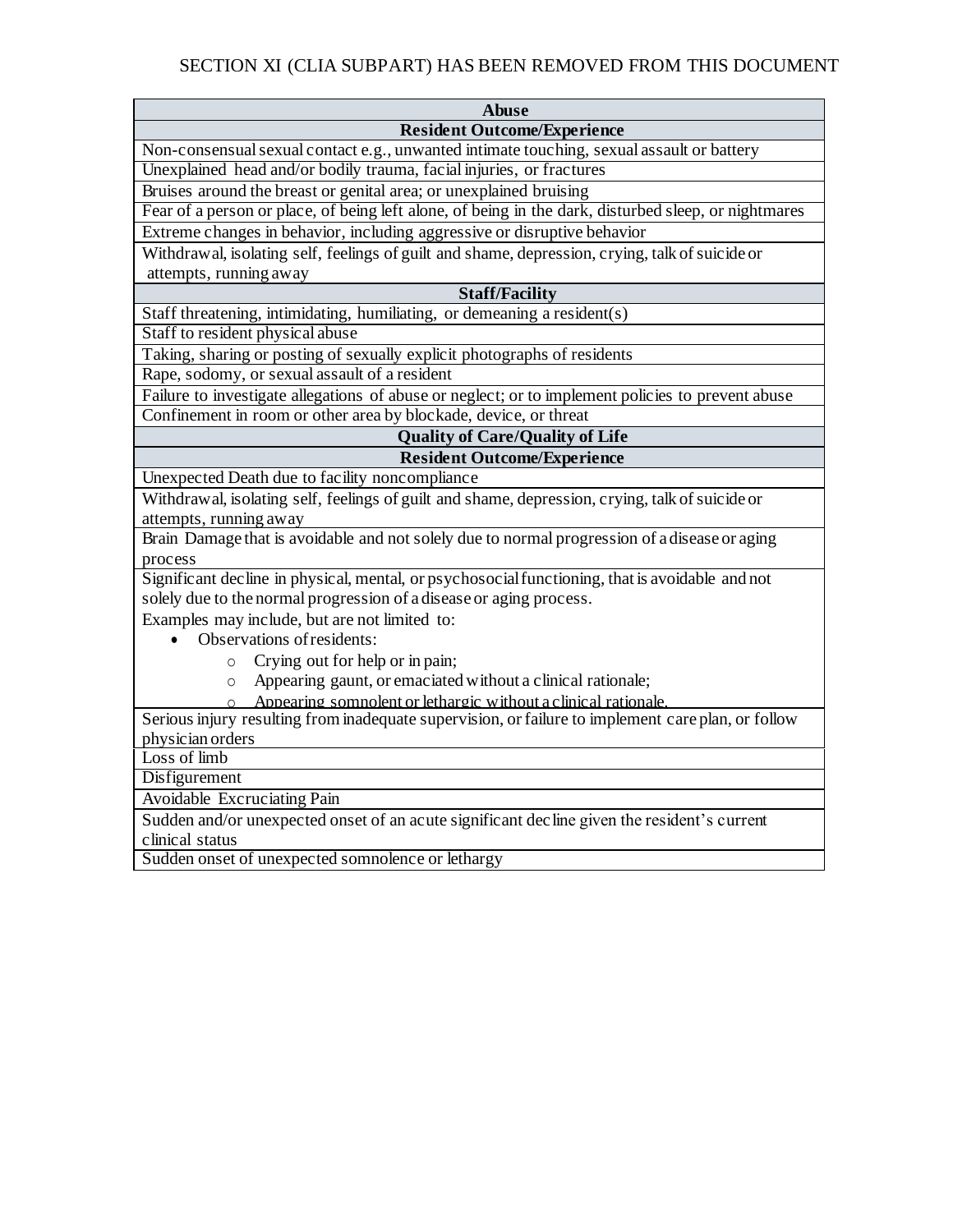Avoidable stage III/IV pressure ulcer development

Off-premises Elopement

Resident(s) found in unsafe location on-premises

Choking

Repeated Falls with one or more serious injuries

Sudden, unexpected onset of delirium, or other change in mental status

Acute respiratory distress

### **Staff/Facility Action**

Inappropriate use of mechanical lifts

Life threatening medication error or life-saving medications not provided

Failure to honor one or more residents' advance directives

Failure to identify a significant change in condition in one or more residents

Pattern of unanswered call-bells, or unanswered callbell resulting in serious harm to one or more residents

Staffing numbers insufficient to provide basic care and services, or meet residents' basic needs

Discharge to destination that is unsafe, or does not meet the resident's immediate health and/or safety needs

Staff untrained or without sufficient competencies to meet the health and/or safety needs of one or more residents

**Infection Control**

### **Resident Outcome/Experience**

Uncontrolled spread of a communicable disease or infection. Examples may include, but are not limited to no evidence of:

- Surveillance activities: or
- Immunization program for communicable diseases such as Influenza or Pneumonia;

Needle-stick Exposure to infectious disease

### **Staff/Facility Action**

Using the same needles, syringes and/or finger-stick devices for more than one resident

### **Environmental/Structural**

### **Resident Outcome/Experience**

Chemical Burn 3<sup>rd</sup> Degree Burn

Unintended exposure to unsafe chemicals, poisons, or radiological agents

Exposure to excessive heat or cold

Bed or Side-rail Entrapment

Electrical Shock

### **Staff/Facility Action**

Vendors and/or Employees not being Paid

Lack of, or inadequate emergency preparation. Examples may include, but are not limited to:

- Lack of potable water supply; or sufficient food
- Allowing temperatures to significantly raise or drop outside of 71 to 81 degrees.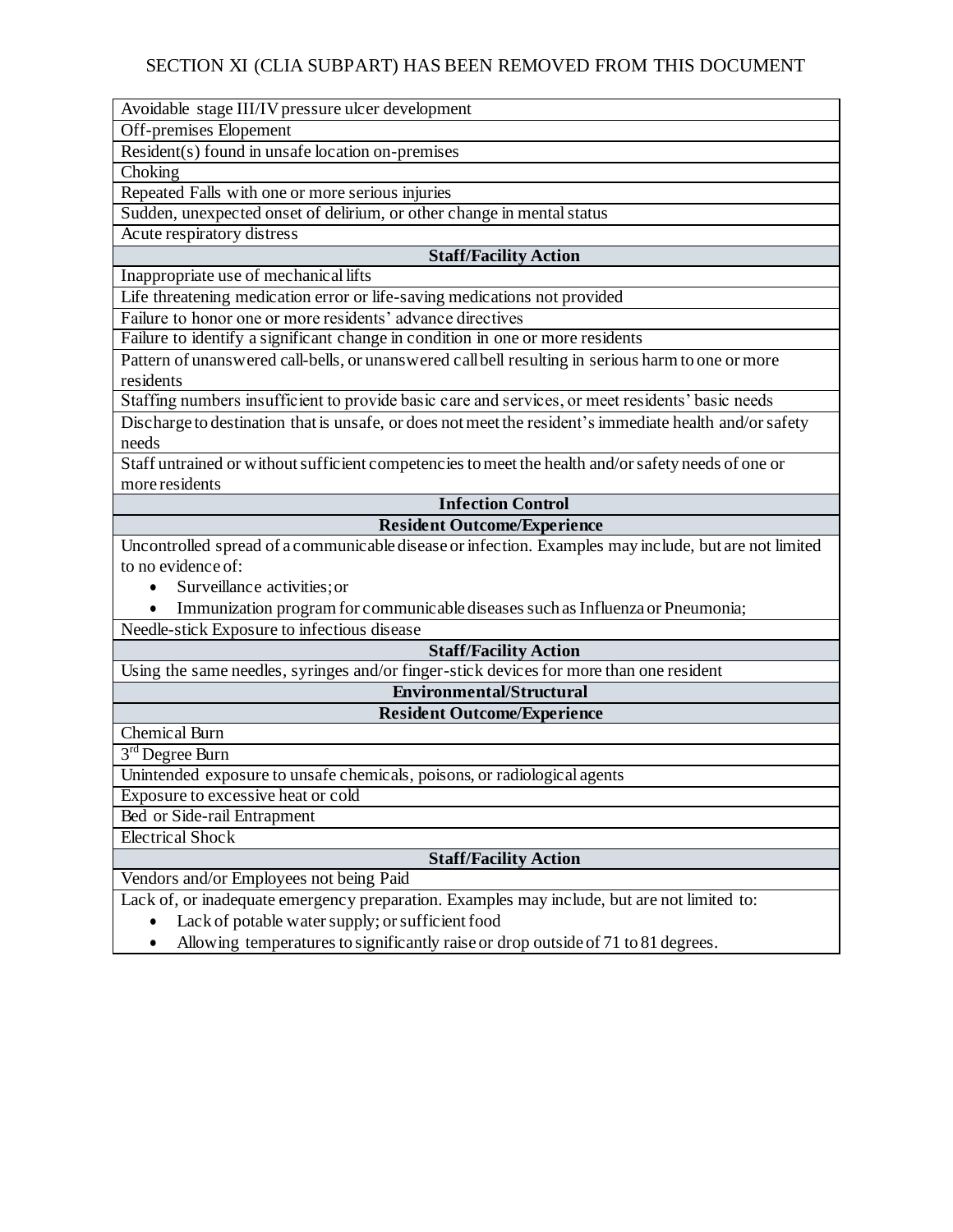## <span id="page-17-0"></span>**XII – IMMEDIATEJEOPARDYTEMPLATE**

### **(Rev. 187, Issued: 03-06-19, Effective: 03-06-19, Implementation: 03-06-19)**

Immediate Jeopardy Template

Survey teams must use the Immediate Jeopardy (IJ) Template to document evidence of each component of IJ; and if IJ is confirmed, the IJ Template will be used to convey information to the entity. Any information presented on this template is subject to change and does not reflect an official finding against a Medicare provider or supplier. Form CMS-2567 is the only form that contains official survey findings.

Instructions: The survey team must use evidence gathered from observations, interviews, and record reviews to carefully consider each component of IJ outlined in the left-hand column of this template. In order for IJ to exist, the survey team must answer "Yes" to all three components and provide a preliminary fact analysis in the right hand column to support their determination. If IJ is confirmed by the survey team and SA Supervisor, provide this IJ Template to the entity and note the date and time that it was provided at the top of page 2. Use one IJ template for each tag being considered at IJ level.

For the purpose of completing this template, the following definitions apply:

Likely/Likelihood means the nature and/or extent of the identified noncompliance creates a reasonable expectation that an adverse outcome resulting in serious injury, harm, impairment, or death will occur if not corrected.

Noncompliance means failure to meet one or more federal health, safety, and/or quality regulations.

Recipient at Risk is a recipient who, as a result of noncompliance, and in consideration of the recipient's physical, mental, psychosocial or health needs, and/or vulnerabilities, is likely to experience a serious adverse outcome.

Serious injury, serious harm, serious impairment or death are adverse outcomes which result in, or are likely to result in:

— death; or

a significant decline in physical, mental, or psychosocial functioning, (that is not solely due to the normal progression of a disease or aging process); or

**-** loss of limb, or disfigurement; or

avoidable pain that is excruciating, and more than transient; or

other serious harm that creates life-threatening complications/conditions.

\*NOTE: IJ does not require serious injury, harm, impairment or death to occur. It is sufficient that non-compliance makes serious injury, harm, impairment or death likely to occur to one or more recipients.